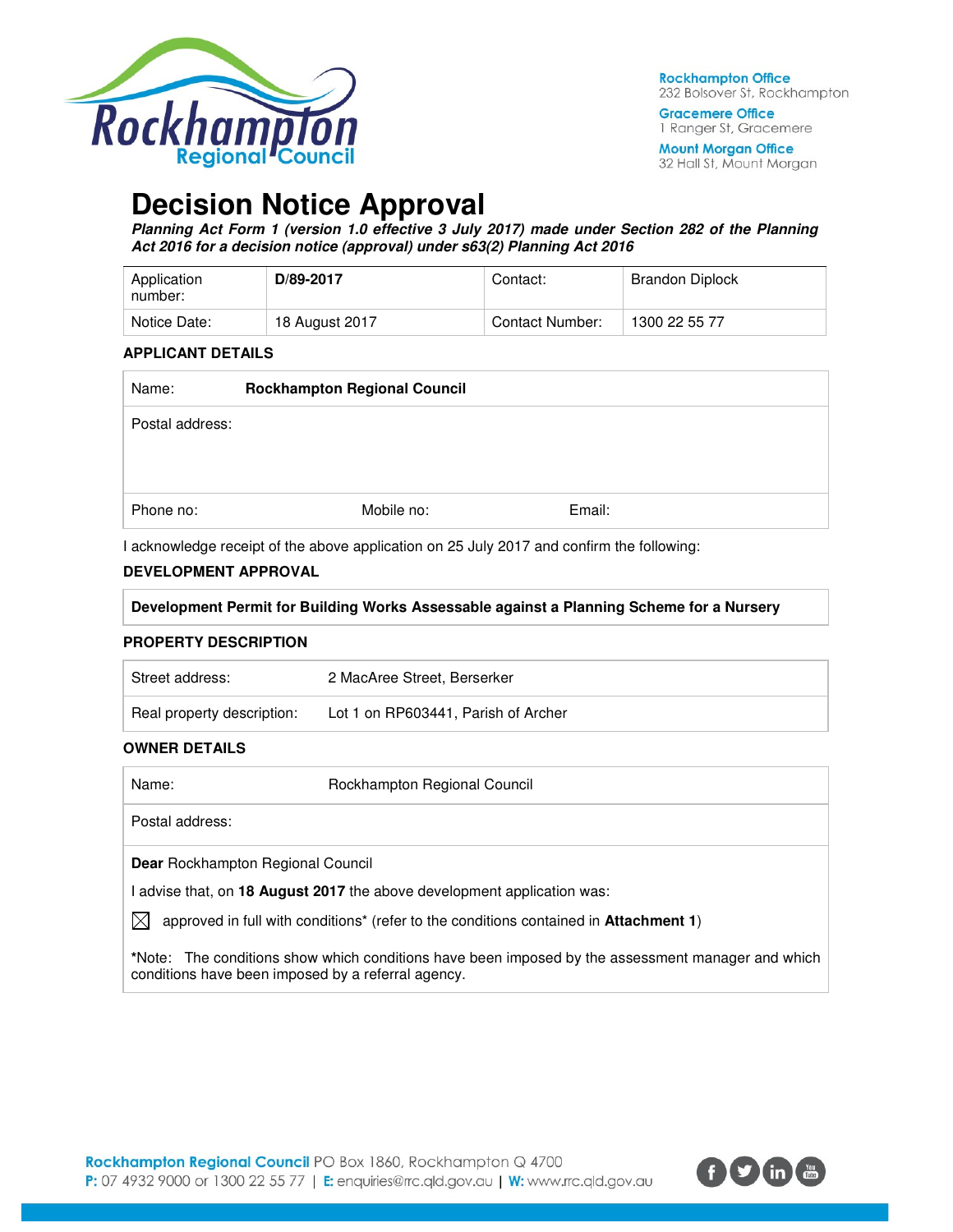#### **1. DETAILS OF THE APPROVAL**

|                                                                                                                                                                               | <b>Planning</b><br><b>Regulation 2017</b><br>reference | Development<br><b>Permit</b> | <b>Preliminary</b><br>Approval |
|-------------------------------------------------------------------------------------------------------------------------------------------------------------------------------|--------------------------------------------------------|------------------------------|--------------------------------|
| Development assessable under the planning<br>scheme, a temporary local planning instrument, a<br>master plan or a preliminary approval which<br>includes a variation approval |                                                        | $\boxtimes$                  |                                |

#### **2. CONDITIONS**

This approval is subject to the conditions in Attachment 1.

#### **3. FURTHER DEVELOPMENT PERMITS REQUIRED**

Please be advised that the following development permits are required to be obtained before the development can be carried out:

| Type of development permit required | Subject of the required development permit |
|-------------------------------------|--------------------------------------------|
| Building Works                      |                                            |

#### **4. REFERRAL AGENCIES** NIL

#### **5. THE APPROVED PLANS**

**The approved development must be completed and maintained generally in accordance with the approved drawings and documents:** 

| <b>Plan/Document Name</b>         | Plan/Document Reference | Dated           |
|-----------------------------------|-------------------------|-----------------|
| Technical Offer (APR Greenhouses) | 25116 Version 2         | 7 February 2017 |
| Site Plan $-$ 45m x 12.8m Igloo   |                         | 21 July 2017    |

#### **6. CURRENCY PERIOD FOR THE APPROVAL (S.85)**

The standard relevant periods stated in section 85 of Planning Act 20016 apply to each aspect of development in this approval, if not stated in the conditions of approval attached.

### **7. STATEMENT OF REASONS**

| Description of the<br>development                                               | The proposed development is for a Building Works Assessable against a<br><b>Planning Scheme - Nursery</b>                                                |                                                                                                                                                                                                  |  |
|---------------------------------------------------------------------------------|----------------------------------------------------------------------------------------------------------------------------------------------------------|--------------------------------------------------------------------------------------------------------------------------------------------------------------------------------------------------|--|
| <b>Assessment</b><br><b>Benchmarks</b>                                          | The proposed development was assessed against the following<br>assessment benchmarks:<br>Flood Hazard Overlay Code<br>٠                                  |                                                                                                                                                                                                  |  |
| <b>Reasons for decision</b><br>(list non-compliance items)<br>and how they were | The development was assessed against all of the assessment<br>benchmarks listed above and complies with all of these with the exception<br>listed below. |                                                                                                                                                                                                  |  |
| resolved)                                                                       | <b>Assessment</b><br><b>Benchmark</b>                                                                                                                    | Reasons for the approval despite non-<br>compliance with benchmark                                                                                                                               |  |
|                                                                                 | Flood Hazard Overlay<br>Code                                                                                                                             | The proposed structure does not increase the<br>existing Gross Floor Area and has been<br>designed to ensure there are no additional<br>adverse impacts on people and surrounding<br>properties. |  |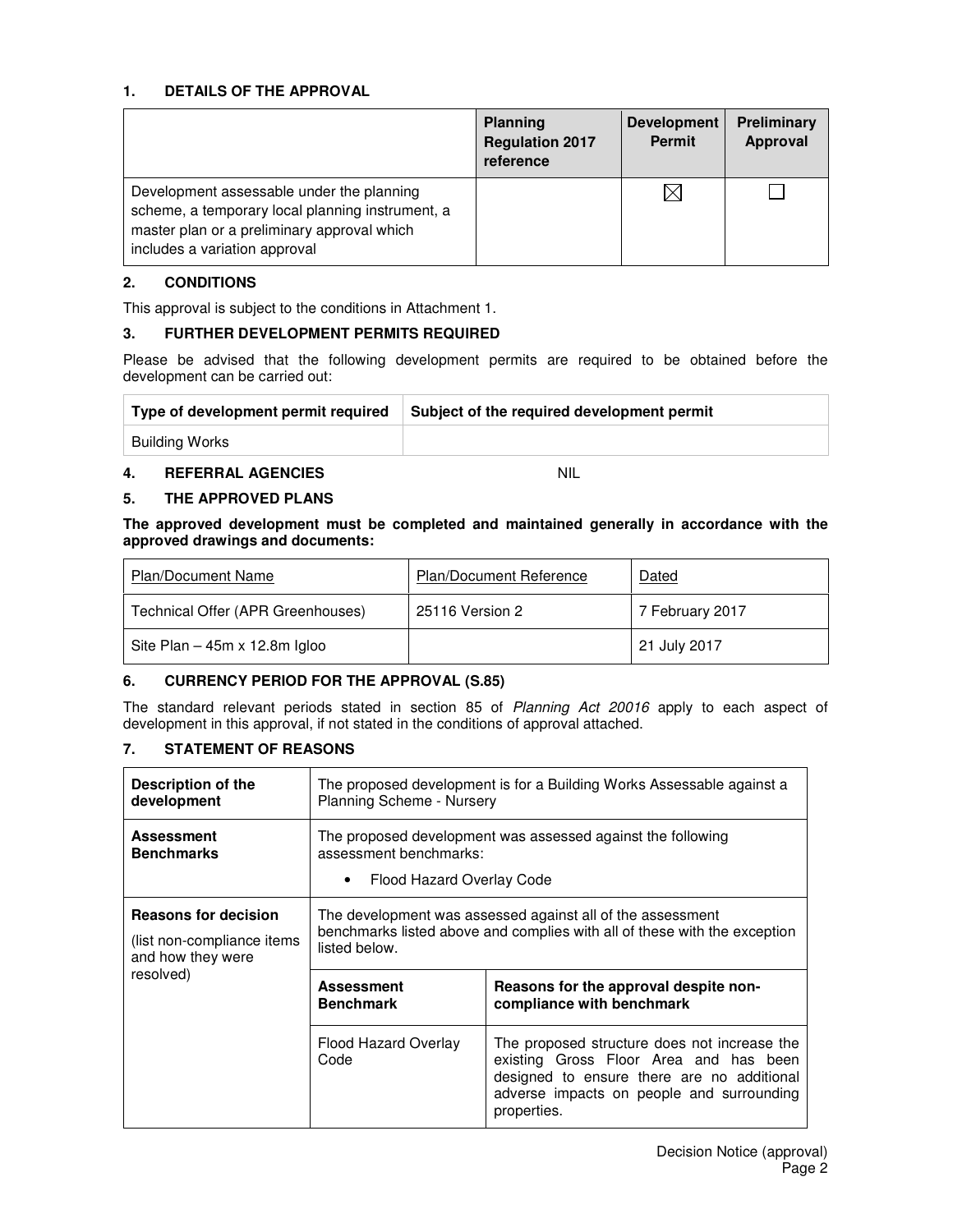### **8. RIGHTS OF APPEAL**

The rights of an applicant to appeal to a tribunal or the Planning and Environment Court against a decision about a development application are set out in chapter 6, part 1 of the Planning Act 2016. For particular applications, there may also be a right to make an application for a declaration by a tribunal (see chapter 6, part 2 of the Planning Act 2016).

#### Appeal by an applicant

An applicant for a development application may appeal to the Planning and Environment Court against the following:

- the refusal of all or part of the development application
- a provision of the development approval
- the decision to give a preliminary approval when a development permit was applied for
- a deemed refusal of the development application.

An applicant may also have a right to appeal to the Development tribunal. For more information, see schedule 1 of the Planning Act 2016.

The timeframes for starting an appeal in the Planning and Environment Court are set out in section 229 of the Planning Act 2016.

**Attachment 2** is an extract from the Planning Act 2016 that sets down the applicant's appeal rights and the appeal rights of a submitter.

#### **9. WHEN THE DEVELOPMENT APPROVAL TAKES EFFECT**

This development approval takes effect:

From the time the decision notice is given – if there is no submitter and the applicant does not appeal the decision to the court.

Or

When the submitter's appeal period ends – if there is a submitter and the applicant does not appeal the decision to the court.

Or

Subject to the decision of the court, when the appeal is finally decided  $-$  if an appeal is made to the court.

This approval will lapse unless substantially commenced within the above stated relevant periods (refer to sections 85 of Planning Act 2016 for further details).

#### **10. ASSESSMENT MANAGER**

| Tarnya Fitzgibbon<br>Name:<br>Date: 21 August 2017<br>Signature:<br><b>COORDINATOR</b><br><b>DEVELOPMENT ASSESSMENT</b> |
|-------------------------------------------------------------------------------------------------------------------------|
|-------------------------------------------------------------------------------------------------------------------------|

#### **Attachment 1 – Conditions of the approval**

Part 1 - Conditions imposed by the assessment manager [Note: where a condition is imposed about infrastructure under Chapter 4 of the Planning Act 2016, the relevant provision of the Act under which this condition was imposed must be specified.]

#### **Attachment 2—Extract on appeal rights**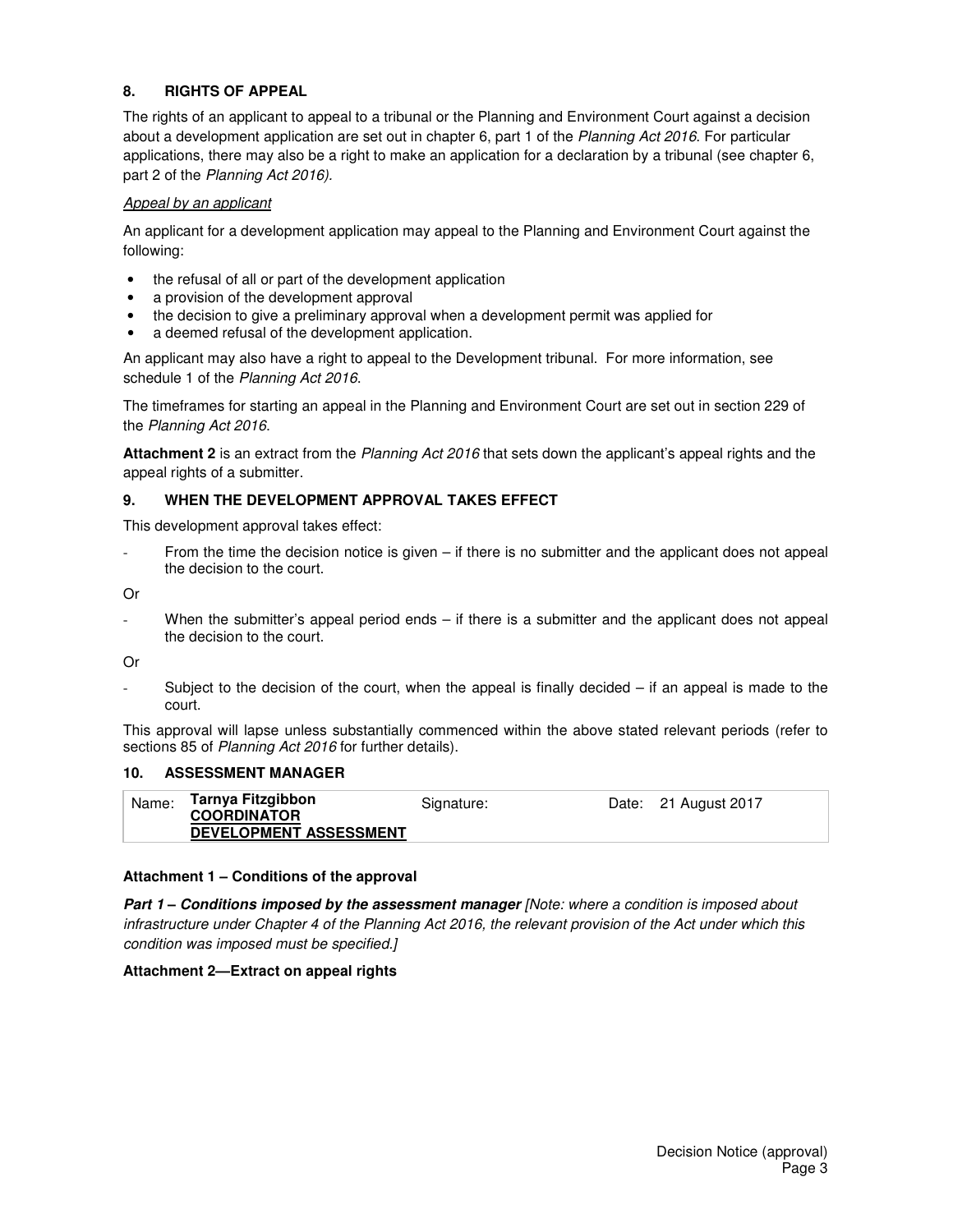

## **Attachment 1 – Part 1**

## **Rockhampton Regional Council Conditions**

PLANNING ACT 2016

#### 1.0 ADMINISTRATION

- 1.1 The Developer and his employee, agent, contractor or invitee is responsible for ensuring compliance with the conditions of this development approval.
- 1.2 Where these Conditions refer to "Council" in relation to requiring Council to approve or to be satisfied as to any matter, or conferring on the Council a function, power or discretion, that role may be fulfilled in whole or in part by a delegate appointed for that purpose by the Council.
- 1.3 All conditions, works, or requirements of this development approval must be undertaken and completed:
	- 1.3.1 to Council's satisfaction;
	- 1.3.2 at no cost to Council; and
	- 1.3.3 prior to the prompt issue of the Certificate of Classification for the Building **Works**

unless otherwise stated.

- 1.4 The following further Development Permits must be obtained prior to the commencement of any works associated with their purposes:
	- 1.4.1 Building Works
- 1.5 All works must be designed, constructed and maintained in accordance with the relevant Council policies, guidelines and standards, unless otherwise stated.

#### 2.0 APPROVED PLANS AND DOCUMENTS

2.1 The approved development must be completed and maintained generally in accordance with the approved plans and documents, except where amended by any condition of this development approval:

| <b>Plan/Document Name</b>                    | Plan/Document Reference | Dated           |
|----------------------------------------------|-------------------------|-----------------|
| <b>Technical Offer (APR)</b><br>Greenhouses) | 25116 Version 2         | 7 February 2017 |
| Site Plan $-$ 45m x 12.8m Igloo              |                         | 21 July 2017    |

- 2.2 Where there is any conflict between the conditions of this development approval and the details shown on the approved plans and documents, the conditions of this development approval must prevail.
- 2.3 Where conditions require the above plans or documents to be amended, the revised document(s) must be submitted for approval by Council prior to the submission of an application for Building Works.
- 3.0 BUILDING WORKS
- 3.1 A Development Permit for Building Works must be obtained for the removal and/or demolition of any existing structure on the development site.
- 3.2 All non-habitable areas subjected to flood inundation during a one per cent (1%)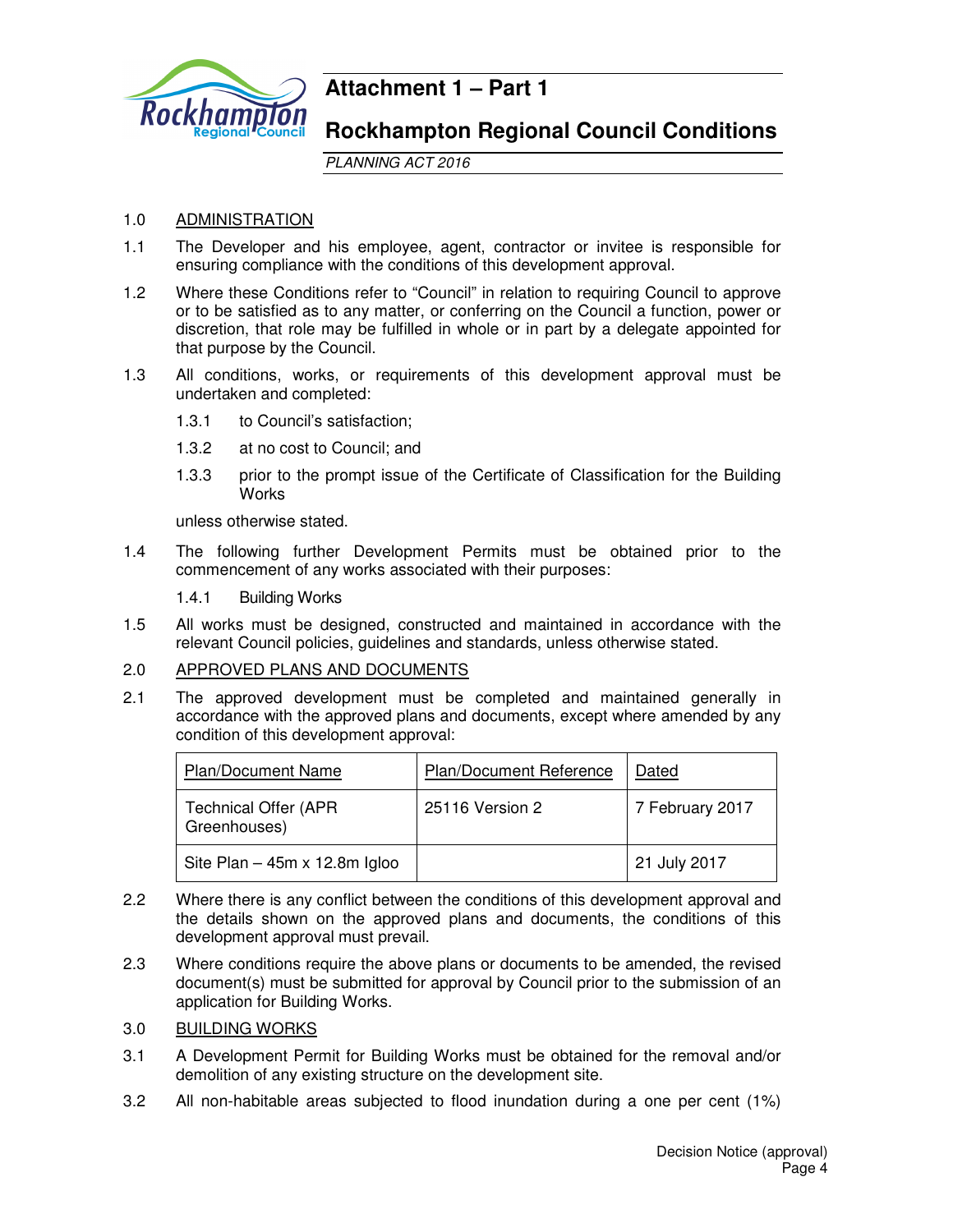Annual exceedance probability flood event, must be designed and constructed using suitable flood resilient materials.

- 3.3 All electrical and telecommunication services and utilities connected to the property, including electrical outlets, must be designed and installed at such a height that they are a minimum of 500 millimetres above a one per cent (1%) Annual exceedance probability flood level.
- 3.4 Any application for a Development Permit for Building Works must be accompanied by a detailed structural engineering report and a building certificate prepared by a suitably qualified Registered Professional Engineer of Queensland, which demonstrates that the building has been designed to withstand the forces created by floodwaters and debris loading.

#### 4.0 ENVIRONMENTAL

4.1 An Erosion Control and Stormwater Control Management Plan prepared in accordance with the Capricorn Municipal Design Guidelines, must be implemented, monitored and maintained for the duration of the development works, and until all exposed soil areas are permanently stabilised (for example, turfed, hydromulched, concreted, landscaped). The plan must be available on-site for inspection by Council Officers whilst all works are being carried out.

#### 5.0 OPERATING PROCEDURES

- 5.1 All construction materials, waste, waste skips, machinery and contractors' vehicles must be located and stored or parked within the development site. Storage of materials or parking of construction machinery or contractors' vehicles must not occur within MacAree Street or Armstrong Street.
- 5.2 Operations on the development site must have no significant impact on the amenity of adjoining premises or the surrounding area due to the emission of light, noise or dust.
- 5.3 Where un-sealed surface treatments are utilised in access, parking and vehicle manoeuvring areas, contaminants such as oils or chemicals must not be released onto the surface treatment.
- 5.4 All surface treatments must be operated and maintained in a manner so that there is no significant impact on the amenity of adjoining premises or the surrounding area being caused due to the emission of dust or resulting in sediment laden water.

Note: If the amenity impacts cannot be mitigated, the area must be sealed to Council's satisfaction.

- 5.5 All waste storage areas must be:
	- 5.5.1 kept in a clean and tidy condition; and
	- 5.5.2 maintained in accordance with Environmental Protection Regulation 2008.

#### ADVISORY NOTES

NOTE 1. Asbestos Removal

Any demolition and/or removal works involving asbestos materials must be undertaken in accordance with the requirements of the Work Health and Safety Act 2011 and Public Health Act 2005.

#### NOTE 2. General Environmental Duty

General environmental duty under the Environmental Protection Act 1994 prohibits unlawful environmental nuisance caused by noise, aerosols, particles, dust, ash, fumes, light, odour or smoke beyond the boundaries of the development site during all stages of the development including earthworks,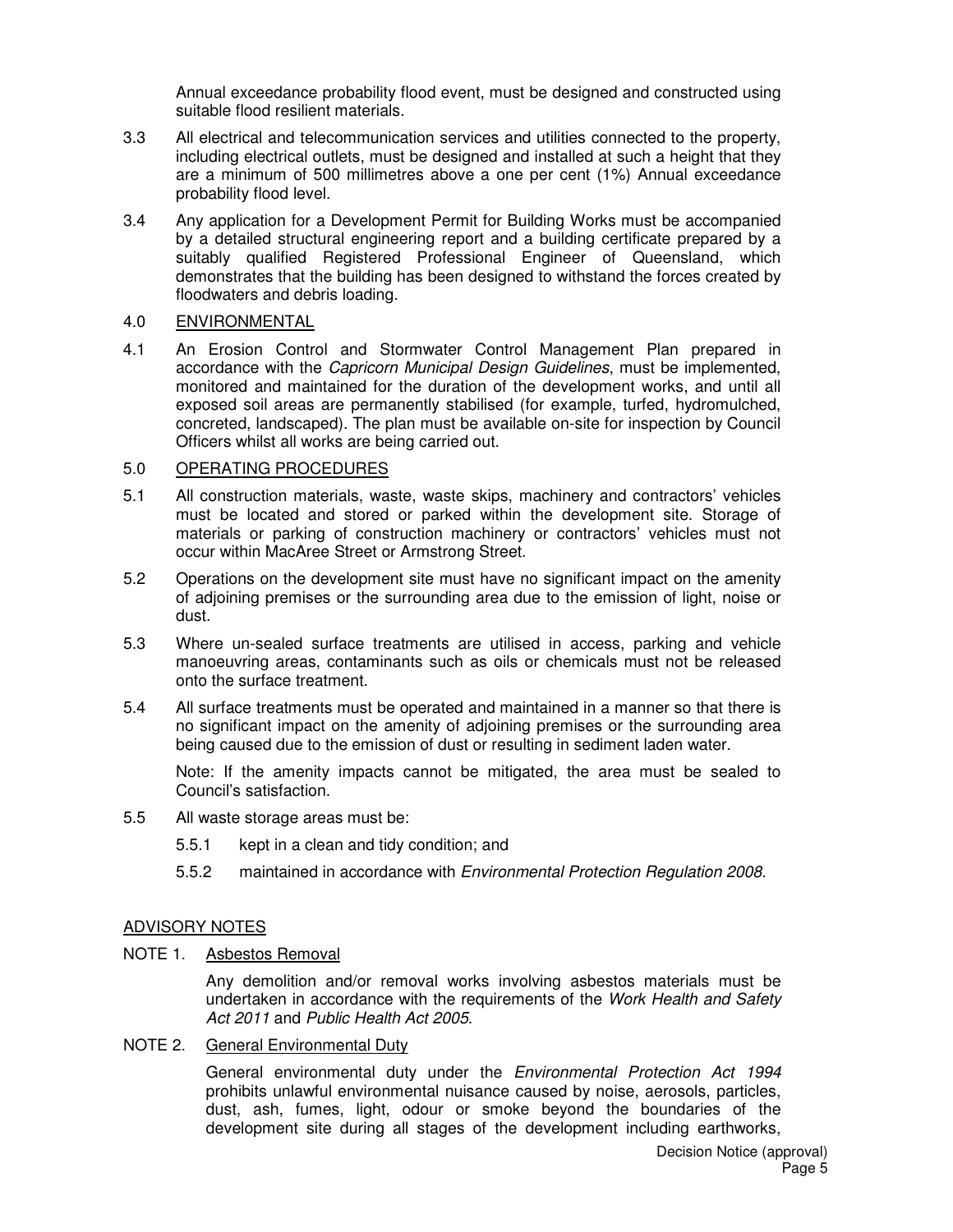construction and operation.

#### NOTE 3. General Safety Of Public During Construction

The Work Health and Safety Act 2011 and Manual of Uniform Traffic Control Devices must be complied with in carrying out any construction works, and to ensure safe traffic control and safe public access in respect of works being constructed on a road.

### NOTE 4. Infrastructure Charges Notice

Council has resolved not to issue an Infrastructure Charges Notice for this development because the new infrastructure charges arising from the development are less than the credits applicable for the new development.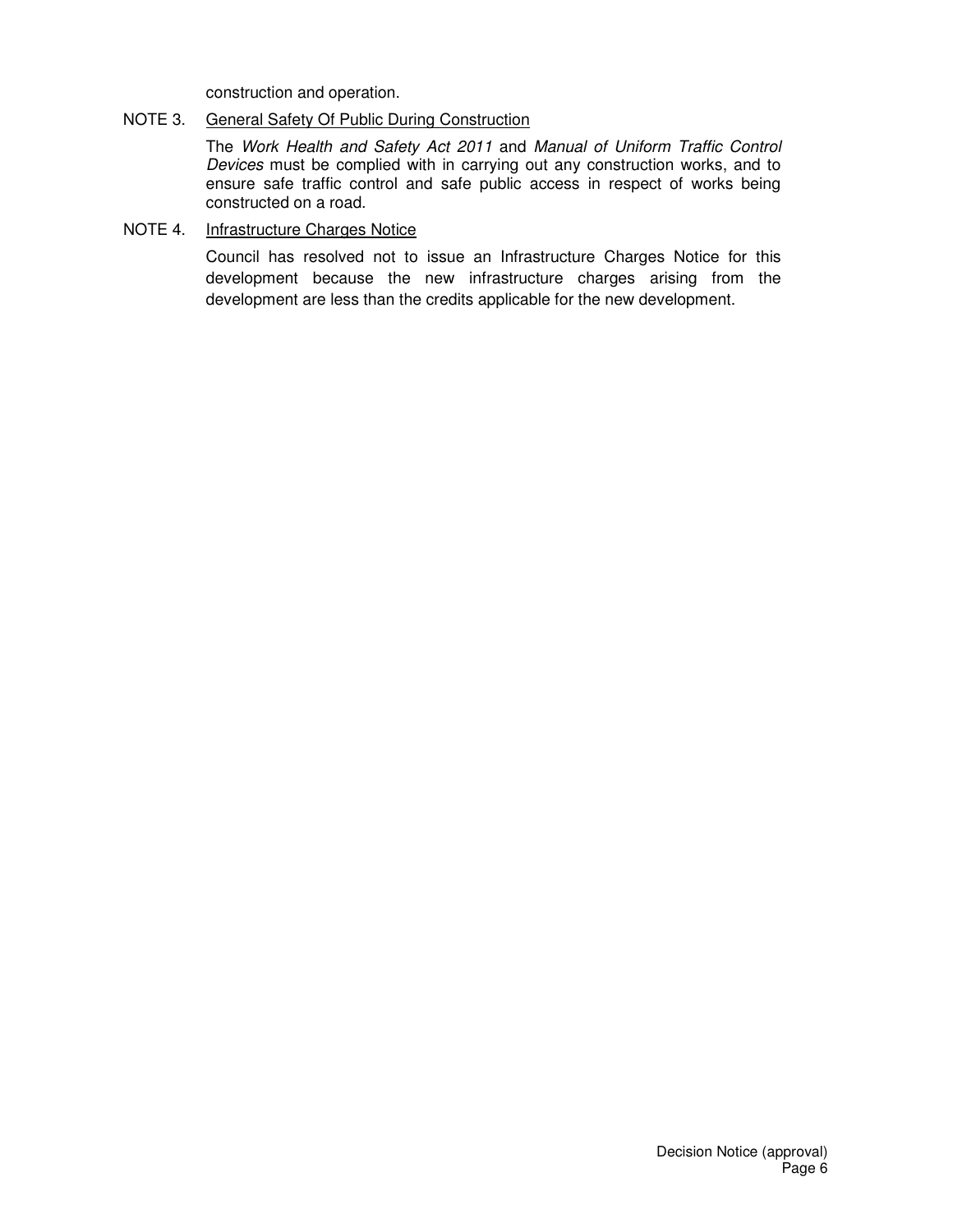

# **Attachment 2 - Appeal Rights**

PLANNING ACT 2016

The following is an extract from the Planning Act 2016 (Chapter 6)

#### **Appeal rights**

#### **229 Appeals to tribunal or P&E Court**

- (1) Schedule 1 states—
	- (a) matters that may be appealed to— (i) either a tribunal or the P&E Court; or (ii) only a tribunal; or (iii) only the P&E Court; and
	- (b) the person—
		- (i) who may appeal a matter (the **appellant**); and (ii) who is a respondent in an appeal of the matter; and (iii) who is a co-respondent in an appeal of the matter; and
		- (iv) who may elect to be a co-respondent in an appeal of the matter.
- (2) An appellant may start an appeal within the appeal period.
- (3) The **appeal period** is—
	- (a) for an appeal by a building advisory agency—10 business days after a decision notice for the decision is given to the agency or
	- (b) for an appeal against a deemed refusal—at any time after the deemed refusal happens; or
	- (c) for an appeal against a decision of the Minister, under chapter 7, part 4, to register premises or to renew the registration of premises—20 business days after a notice is published under section 269(3)(a) or (4); or
	- (d) for an appeal against an infrastructure charges notice—20 business days after the infrastructure charges notice is given to the person; or
	- (e) for an appeal about a deemed approval of a development application for which a decision notice has not been given—30 business days after the applicant gives the deemed approval notice to the assessment manager; or
	- (f) for any other appeal—20 business days after a notice of the decision for the matter, including an enforcement notice, is given to the person.
	- Note—

See the P&E Court Act for the court's power to extend the appeal period.

- (4) Each respondent and co-respondent for an appeal may be heard in the appeal.
- (5) If an appeal is only about a referral agency's response, the assessment manager may apply to the tribunal or P&E Court to withdraw from the appeal.
- (6) To remove any doubt, it is declared that an appeal against an infrastructure charges notice must not be about—
	- (a) the adopted charge itself; or
	- (b) for a decision about an offset or refund—
		- (i) the establishment cost of trunk infrastructure identified in a LGIP; or
	- (ii) the cost of infrastructure decided using the method included in the local government's charges resolution.

#### **230 Notice of appeal**

- (1) An appellant starts an appeal by lodging, with the registrar of the tribunal or P&E Court, a notice of appeal that—
	- (a) is in the approved form; and
	- (b) succinctly states the grounds of the appeal.
- (2) The notice of appeal must be accompanied by the required fee.
- (3) The appellant or, for an appeal to a tribunal, the registrar must, within the service period, give a copy of the notice of appeal to—
	- (a) the respondent for the appeal; and
- (b) each co-respondent for the appeal; and
- (c) for an appeal about a development application under schedule 1, table 1, item 1—each principal submitter for the development application; and
- (d) for an appeal about a change application under schedule 1, table 1, item 2—each principal submitter for the change application; and
- (e) each person who may elect to become a corespondent for the appeal, other than an eligible submitter who is not a principal submitter in an appeal under paragraph (c) or (d); and
- (f) for an appeal to the P&E Court—the chief executive; and
- (g) for an appeal to a tribunal under another Act—any other person who the registrar considers appropriate.
- (4) The **service period** is—
	- (a) if a submitter or advice agency started the appeal in the P&E Court—2 business days after the appeal is started; or
	- (b) otherwise—10 business days after the appeal is started.
- (5) A notice of appeal given to a person who may elect to be a co-respondent must state the effect of subsection
- (6) A person elects to be a co-respondent by filing a notice of election, in the approved form, within 10 business days after the notice of appeal is given to the person*.*

#### **231 Other appeals**

- (1) Subject to this chapter, schedule 1 and the P&E Court Act, unless the Supreme Court decides a decision or other matter under this Act is affected by jurisdictional error, the decision or matter is non-appealable.
- (2) The Judicial Review Act 1991, part 5 applies to the decision or matter to the extent it is affected by jurisdictional error.
- (3) A person who, but for subsection (1) could have made an application under the Judicial Review Act 1991 in relation to the decision or matter, may apply under part 4 of that Act for a statement of reasons in relation to the decision or matter.
- (4) In this section— **decision** includes—
	- (a) conduct engaged in for the purpose of making a decision; and
	- (b) other conduct that relates to the making of a decision; and
	- (c) the making of a decision or the failure to make a decision; and
	- (d) a purported decision; and
	- (e) a deemed refusal.

**non-appealable**, for a decision or matter, means the decision or matter—

- (a) is final and conclusive; and
- (b) may not be challenged, appealed against, reviewed, quashed, set aside or called into question in any other way under the Judicial Review Act 1991 or otherwise, whether by the Supreme Court, another court, a tribunal or another entity; and
- (c) is not subject to any declaratory, injunctive or other order of the Supreme Court, another court, a tribunal or another entity on any ground.

#### **232 Rules of the P&E Court**

- (1) A person who is appealing to the P&E Court must comply with the rules of the court that apply to the appeal.
- (2) However, the P&E Court may hear and decide an appeal even if the person has not complied with rules of the P&E Court.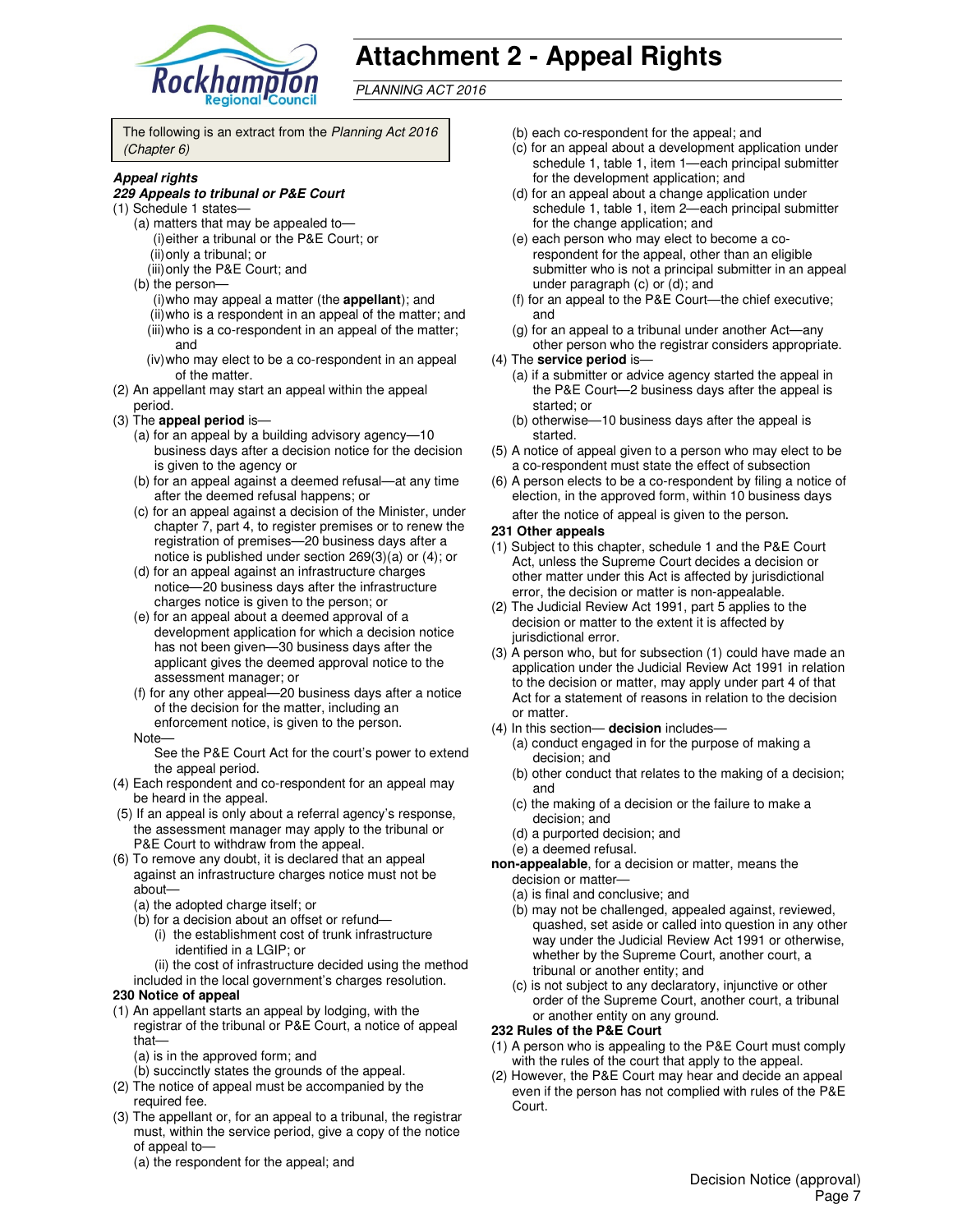

## **Appeal Rights**

PLANNING ACT 2016

#### **Schedule 1 Appeals section 229**

### **1 Appeal rights and parties to appeals**

- (1) Table 1 states the matters that may be appealed to—(a) the P&E court; or (b) a tribunal.
- (2) However, table 1 applies to a tribunal only if the matter involves—
	- (a) the refusal, or deemed refusal of a development application, for—
	- (i) a material change of use for a classified building; or
	- (ii) operational work associated with building work, a retaining wall, or a tennis court; or (b) a provision of a development approval for—
	- (i) a material change of use for a classified building; or
- (ii) operational work associated with building work, a retaining wall, or a tennis court; or
	- (c) if a development permit was applied for—the decision to give a preliminary approval for—
		- (i) a material change of use for a classified building; or
		- (ii) operational work associated with building work, a retaining wall, or a tennis court; or
	- (d) a development condition if—
		- (i) the development approval is only for a material change of use that involves the use of a building classified under the Building Code as a class 2 building; and
		- (ii) the building is, or is proposed to be, not more than 3 storeys; and
		- (iii) the proposed development is for not more than 60 sole-occupancy units; or
	- (e) a decision for, or a deemed refusal of, an extension application for a development approval that is only for a material change of use of a classified building; or
	- (f) a decision for, or a deemed refusal of, a change application for a development approval that is only for a material change of use of a classified building; or
	- (g) a matter under this Act, to the extent the matter relates to—
		- (i) the Building Act, other than a matter under that Act that may or must be decided by the Queensland Building and Construction Commission; or
		- (ii) the Plumbing and Drainage Act, part 4 or 5; or
	- (h) a decision to give an enforcement notice in relation to a matter under paragraphs (a) to (g); or
	- (i) a decision to give an infrastructure charges notice; or
	- (j) the refusal, or deemed refusal, of a conversion application; or
	- (k) a matter that, under another Act, may be appealed to the tribunal; or
	- (l) a matter prescribed by regulation.
- (3) Also, table 1 does not apply to a tribunal if the matter
- involves—
	- (a) for a matter in subsection  $(2)(a)$  to  $(d)$ 
		- (i) a development approval for which the development application required impact assessment; and
		- (ii) a development approval in relation to which the assessment manager received a properly made submission for the development application; or
	- (b) a provision of a development approval about the identification or inclusion, under a variation approval, of a matter for the development.
- (4) Table 2 states the matters that may be appealed only to the P&E Court.
- (5) Table 3 states the matters that may be appealed only to the tribunal.
- (6) In each table—
	- (a) column 1 states the appellant in the appeal; and
	- (b) column 2 states the respondent in the appeal; and
	- (c) column 3 states the co-respondent (if any) in the appeal; and
	- (d) column 4 states the co-respondents by election (if any) in the appeal.
- (7) If the chief executive receives a notice of appeal under section 230(3)(f), the chief executive may elect to be a corespondent in the appeal.

#### **Table 1 Appeals to the P&E Court and, for certain matters, to a tribunal**

|  |  | 1. Development applications |  |
|--|--|-----------------------------|--|
|  |  |                             |  |

An appeal may be made against—

(a) the refusal of all or part of the development application; or

(b) the deemed refusal of the development application; or

(c) a provision of the development approval; or

(d) if a development permit was applied for—the decision to give a preliminary approval.

| Column 1      | Column 2       | Column 3               | Column 4                       |
|---------------|----------------|------------------------|--------------------------------|
| Appellant     | Respondent     | Co-respondent          | Co-respondent by election      |
|               |                | $($ if any $)$         | $($ if any $)$                 |
| The applicant | The assessment | If the appeal is about | 1 A concurrence agency that is |
|               | manager        | a concurrence          | not a co-respondent            |
|               |                | agency's referral      | 2 If a chosen Assessment       |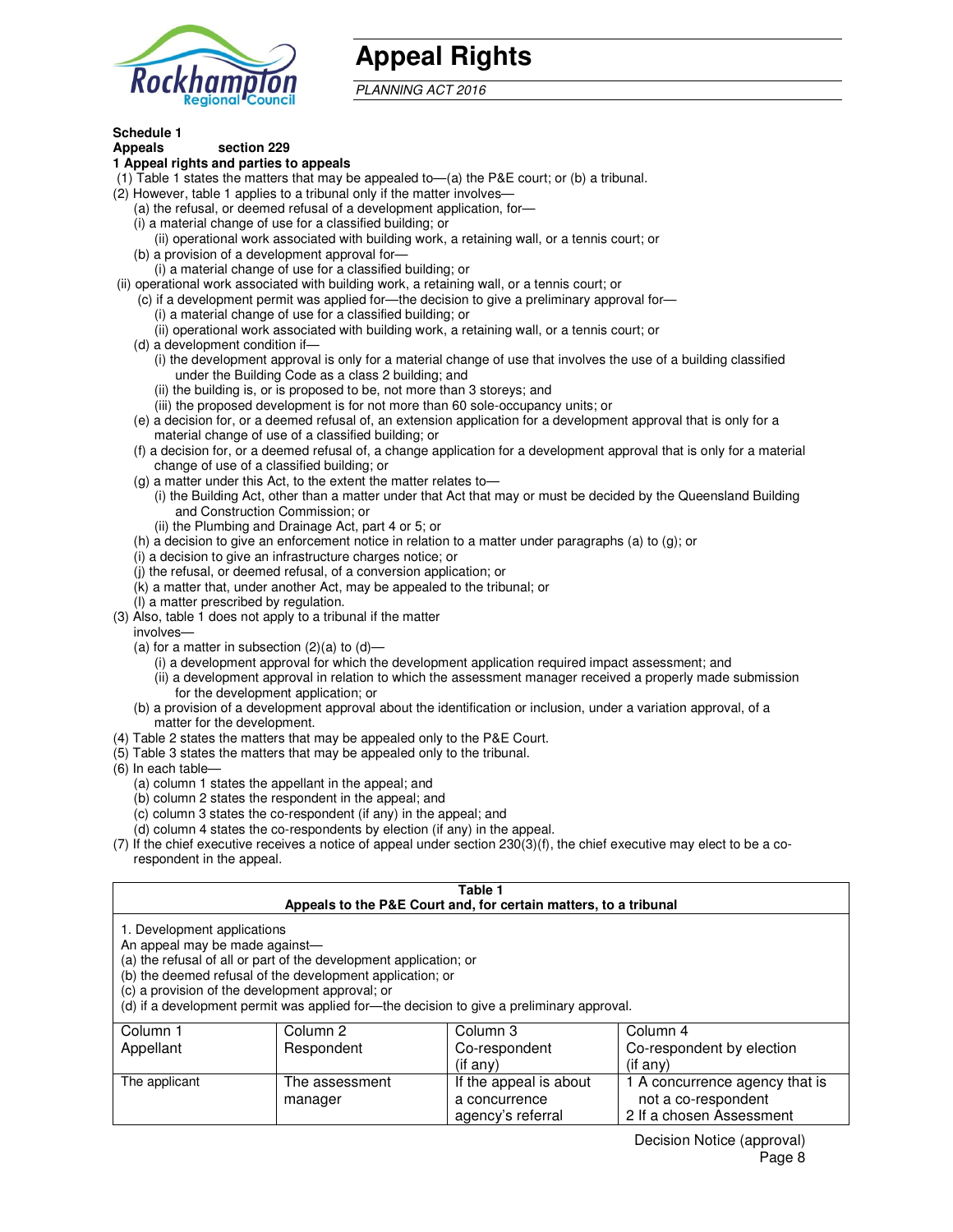|                                                                                                                                                                                                      |                                                                                                                                                                                                                               | Table 1<br>Appeals to the P&E Court and, for certain matters, to a tribunal                                                                                                                                                                                                     |                                                                                                                                                                                                                                                                                                                                                 |
|------------------------------------------------------------------------------------------------------------------------------------------------------------------------------------------------------|-------------------------------------------------------------------------------------------------------------------------------------------------------------------------------------------------------------------------------|---------------------------------------------------------------------------------------------------------------------------------------------------------------------------------------------------------------------------------------------------------------------------------|-------------------------------------------------------------------------------------------------------------------------------------------------------------------------------------------------------------------------------------------------------------------------------------------------------------------------------------------------|
|                                                                                                                                                                                                      |                                                                                                                                                                                                                               | response-the<br>concurrence agency                                                                                                                                                                                                                                              | manager is the respondent-<br>the prescribed assessment<br>manager<br>3 Any eligible advice agency for<br>the application<br>4 Any eligible submitter for the<br>application                                                                                                                                                                    |
| 2. Change applications<br>An appeal may be made against-<br>(b) a deemed refusal of a change application.                                                                                            |                                                                                                                                                                                                                               |                                                                                                                                                                                                                                                                                 | (a) a responsible entity's decision for a change application, other than a decision made by the P&E court; or                                                                                                                                                                                                                                   |
| Column 1<br>Appellant                                                                                                                                                                                | Column <sub>2</sub><br>Respondent                                                                                                                                                                                             | Column <sub>3</sub><br>Co-respondent<br>(if any)                                                                                                                                                                                                                                | Column 4<br>Co-respondent by election<br>(if any)                                                                                                                                                                                                                                                                                               |
| 1 The applicant<br>2 If the responsible<br>entity is the<br>assessment<br>manager-an<br>affected entity that<br>gave a pre-request<br>notice or response<br>notice                                   | The responsible<br>entity                                                                                                                                                                                                     | If an affected entity<br>starts the appeal-the<br>applicant                                                                                                                                                                                                                     | 1 A concurrence agency for the<br>development application<br>2 If a chosen assessment<br>manager is the respondent-<br>the prescribed assessment<br>manager<br>3 A private certifier for the<br>development application<br>4 Any eligible advice agency for<br>the change application<br>5 Any eligible submitter for the<br>change application |
| 3. Extension applications<br>An appeal may be made against-<br>Column 1<br>Appellant                                                                                                                 | (a) the assessment manager's decision about an extension application; or<br>(b) a deemed refusal of an extension application.<br>Column <sub>2</sub><br>Respondent                                                            | Column <sub>3</sub><br>Co-respondent                                                                                                                                                                                                                                            | Column <sub>4</sub><br>Co-respondent by election                                                                                                                                                                                                                                                                                                |
| 1 The applicant<br>1<br>2 For a matter other<br>than a deemed<br>refusal of an<br>extension<br>application $-$ a<br>concurrence<br>agency, other than<br>the chief executive,<br>for the application | The assessment<br>manager                                                                                                                                                                                                     | (if any)<br>If a concurrence<br>agency starts the<br>appeal – the applicant                                                                                                                                                                                                     | (if any)<br>If a chosen assessment<br>manager is the respondent - the<br>prescribed assessment manager                                                                                                                                                                                                                                          |
| 4. Infrastructure charges notices<br>a) The notice involved an error relating to $-$<br>(i)<br>An offset or refund; or<br>(ii)<br>imposed the amount.                                                | (i) The application of the relevant adopted charge; or<br>Examples of errors in applying an adopted charge -<br>The working out of extra demands, for section 120; or<br>b) The was no decision about an offset or refund; or | The incorrect application of gross floor area for a non-residential development<br>Applying an incorrect 'use category', under a regulation, to the development<br>c) If the infrastructure charges notice states a refund will be given - the timing for giving the refund; or | An appeal may be made against an infrastructure charges notice on 1 or more of the following grounds<br>d) The amount of the charge is so unreasonable that no reasonable relevant local government could have                                                                                                                                  |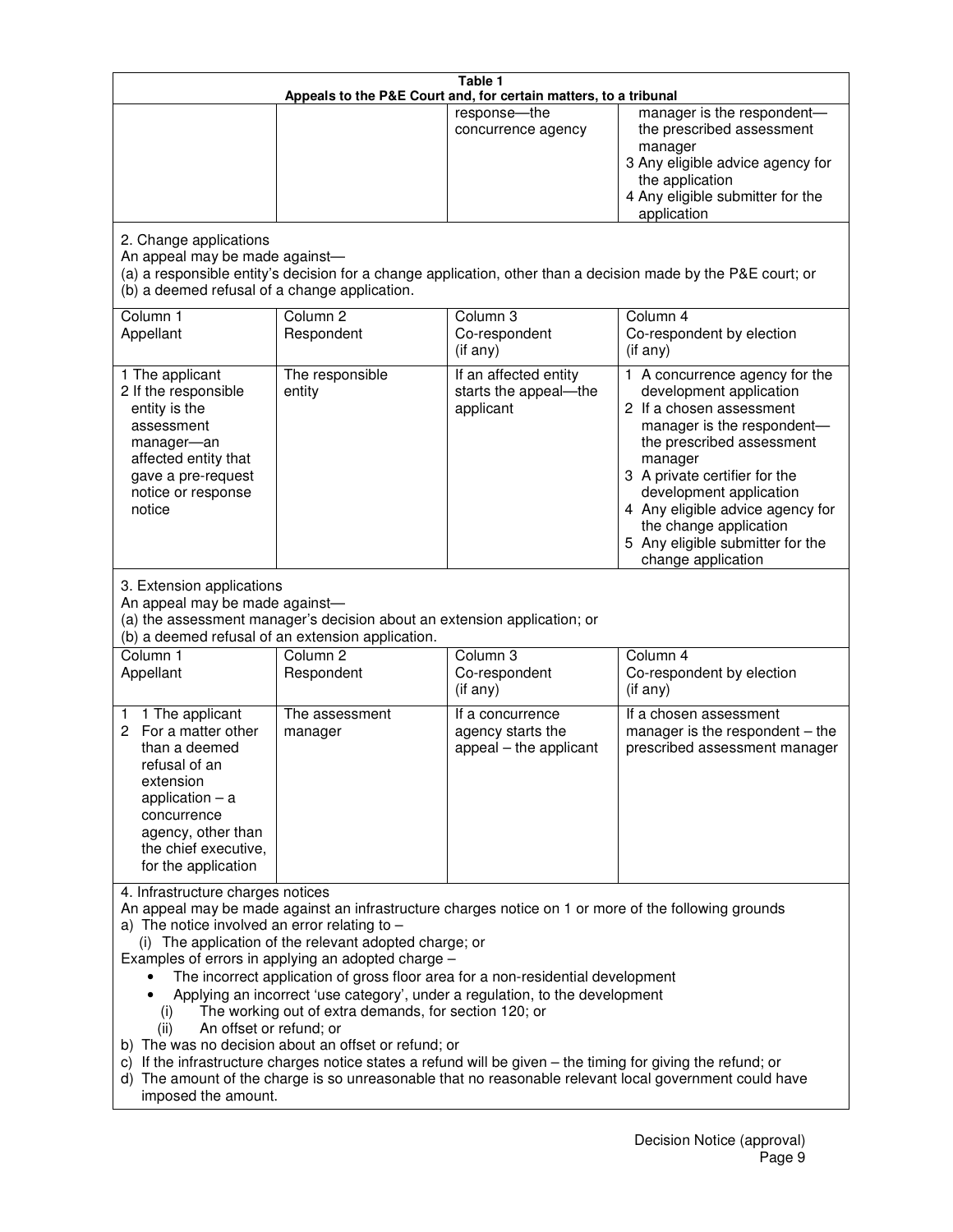| Table 1                                                                                                         |                                                                           |                                                  |                                                                                                                                                                            |  |
|-----------------------------------------------------------------------------------------------------------------|---------------------------------------------------------------------------|--------------------------------------------------|----------------------------------------------------------------------------------------------------------------------------------------------------------------------------|--|
| Appeals to the P&E Court and, for certain matters, to a tribunal                                                |                                                                           |                                                  |                                                                                                                                                                            |  |
| Column <sub>1</sub><br>Appellant                                                                                | Column <sub>2</sub><br>Respondent                                         | Column 3<br>Co-respondent<br>(if any)            | Column 4<br>Co-respondent by election<br>(if any)                                                                                                                          |  |
| The person given the<br>Infrastructure charges<br>notice                                                        | The local government<br>that gave the<br>infrastructure charges<br>notice |                                                  |                                                                                                                                                                            |  |
| 5. Conversion applications<br>An appeal may be made against-<br>(a) the refusal of a conversion application; or | (b) a deemed refusal of a conversion application.                         |                                                  |                                                                                                                                                                            |  |
| Column <sub>1</sub><br>Appellant                                                                                | Column <sub>2</sub><br>Respondent                                         | Column <sub>3</sub><br>Co-respondent<br>(if any) | Column 4<br>Co-respondent by election<br>(i f any)                                                                                                                         |  |
| The applicant                                                                                                   | The local government<br>to which the conversion<br>application was made   |                                                  |                                                                                                                                                                            |  |
| 6. Enforcement notices                                                                                          | An appeal may be made against the decision to give an enforcement notice. |                                                  |                                                                                                                                                                            |  |
| Column <sub>1</sub><br>Appellant                                                                                | Column <sub>2</sub><br>Respondent                                         | Column 3<br>Co-respondent<br>(if any)            | Column 4<br>Co-respondent by election<br>(if any)                                                                                                                          |  |
| The person given the<br>enforcement notice                                                                      | The enforcement<br>authority                                              |                                                  | If the enforcement authority is<br>not the local government for<br>the premises in relation to which<br>the offence is alleged to have<br>happened-the local<br>government |  |
|                                                                                                                 |                                                                           | 9 Tahle                                          |                                                                                                                                                                            |  |

| Table 2<br>Appeals to the P&E Court only                                                                                                                                                                                                                                                                                                        |                                                                 |                                                                                   |                                                      |  |
|-------------------------------------------------------------------------------------------------------------------------------------------------------------------------------------------------------------------------------------------------------------------------------------------------------------------------------------------------|-----------------------------------------------------------------|-----------------------------------------------------------------------------------|------------------------------------------------------|--|
| 1. Appeals from tribunal<br>An appeal may be made against a decision of a tribunal, other than a decision under<br>section 252, on the ground of-<br>(a) an error or mistake in law on the part of the tribunal; or<br>(b) jurisdictional error.                                                                                                |                                                                 |                                                                                   |                                                      |  |
| Column <sub>1</sub><br>Appellant                                                                                                                                                                                                                                                                                                                | Column <sub>2</sub><br>Respondent                               | Column <sub>3</sub><br>Co-respondent<br>(if any)                                  | Column 4<br>Co-respondent by election<br>(if any)    |  |
| A party to the<br>proceedings for the<br>decision                                                                                                                                                                                                                                                                                               | The other party to the<br>proceedings for the<br>decision       | $\blacksquare$                                                                    |                                                      |  |
| 2. Eligible submitter appeals<br>An appeal may be made against the decision to give a development approval, or an approval for a change<br>application, to the extent that the decision relates to-<br>(a) any part of the development application for the development approval that required impact assessment; or<br>(b) a variation request. |                                                                 |                                                                                   |                                                      |  |
| Column 1<br>Appellant                                                                                                                                                                                                                                                                                                                           | Column <sub>2</sub><br>Respondent                               | Column 3<br>Co-respondent<br>(i f any)                                            | Column 4<br>Co-respondent by election<br>(if any)    |  |
| 1 For a development<br>application-an<br>eligible submitter for<br>the development                                                                                                                                                                                                                                                              | 1 For a development<br>application-the<br>assessment<br>manager | 1 The applicant<br>2 If the appeal is<br>about a concurrence<br>agency's referral | Another eligible<br>submitter for the<br>application |  |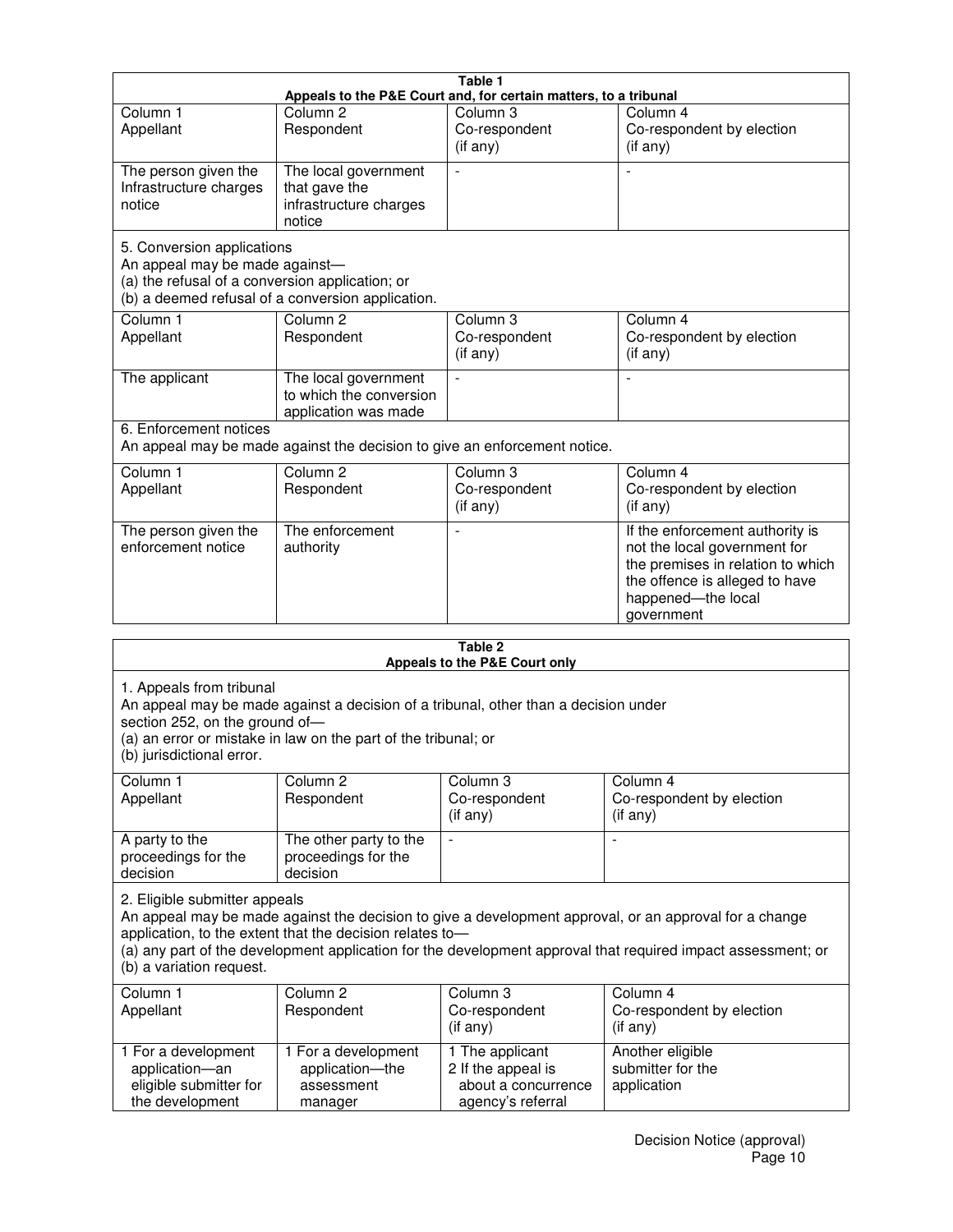| Table 2<br>Appeals to the P&E Court only                                                                                                                                                                                                                                                                                                                                                                           |                                                                                                                            |                                                                                                                         |                                                                                        |
|--------------------------------------------------------------------------------------------------------------------------------------------------------------------------------------------------------------------------------------------------------------------------------------------------------------------------------------------------------------------------------------------------------------------|----------------------------------------------------------------------------------------------------------------------------|-------------------------------------------------------------------------------------------------------------------------|----------------------------------------------------------------------------------------|
| application<br>2 For a change<br>application-an<br>eligible submitter for<br>the change<br>application                                                                                                                                                                                                                                                                                                             | 2 For a change<br>application-the<br>responsible entity                                                                    | response-the<br>concurrence agency                                                                                      |                                                                                        |
| 3. Eligible submitter and eligible advice agency appeals<br>An appeal may be made against a provision of a development approval, or failure to<br>include a provision in the development approval, to the extent the matter relates to-<br>(a) any part of the development application or the change application, for the development approval, that<br>required impact assessment; or<br>(b) a variation request. |                                                                                                                            |                                                                                                                         |                                                                                        |
| Column 1<br>Appellant                                                                                                                                                                                                                                                                                                                                                                                              | Column <sub>2</sub><br>Respondent                                                                                          | Column 3<br>Co-respondent<br>(if any)                                                                                   | Column 4<br>Co-respondent by election<br>(i f any)                                     |
| 1 For a development<br>application-an<br>eligible submitter for<br>the development<br>application<br>2 For a change<br>application-an<br>eligible submitter for<br>the change<br>application<br>3 An eligible advice<br>agency for the<br>development<br>application or<br>change application                                                                                                                      | 1 For a development<br>application-the<br>assessment<br>manager<br>2 For a change<br>application-the<br>responsible entity | 1 The applicant<br>2 If the appeal is<br>about a concurrence<br>agency's referral<br>response-the<br>concurrence agency | Another eligible submitter for the<br>application                                      |
| 4. Compensation claims<br>An appeal may be made against-<br>(a) a decision under section 32 about a compensation claim; or<br>(b) a decision under section 265 about a claim for compensation; or<br>(c) a deemed refusal of a claim under paragraph (a) or (b).                                                                                                                                                   |                                                                                                                            |                                                                                                                         |                                                                                        |
| Column 1<br>Appellant                                                                                                                                                                                                                                                                                                                                                                                              | Column 2<br>Respondent                                                                                                     | Column 3<br>Co-respondent<br>(if any)                                                                                   | Column 4<br>Co-respondent by election<br>(i f any)                                     |
| A person dissatisfied<br>with the decision                                                                                                                                                                                                                                                                                                                                                                         | The local<br>government to which<br>the claim was made                                                                     |                                                                                                                         | $\blacksquare$                                                                         |
| 5. Registered premises<br>An appeal may be made against a decision of the Minister under chapter 7, part 4.                                                                                                                                                                                                                                                                                                        |                                                                                                                            |                                                                                                                         |                                                                                        |
| Column <sub>1</sub><br>Appellant                                                                                                                                                                                                                                                                                                                                                                                   | Column <sub>2</sub><br>Respondent                                                                                          | Column <sub>3</sub><br>Co-respondent<br>(if any)                                                                        | Column 4<br>Co-respondent by election<br>(if any)                                      |
| 1 A person given a<br>decision notice about<br>the decision<br>2 If the decision is to<br>register premises or<br>renew the<br>registration of<br>premises-an owner<br>or occupier of                                                                                                                                                                                                                              | The Minister                                                                                                               | $\overline{\phantom{a}}$                                                                                                | If an owner or occupier starts the<br>appeal – the owner of the<br>registered premises |